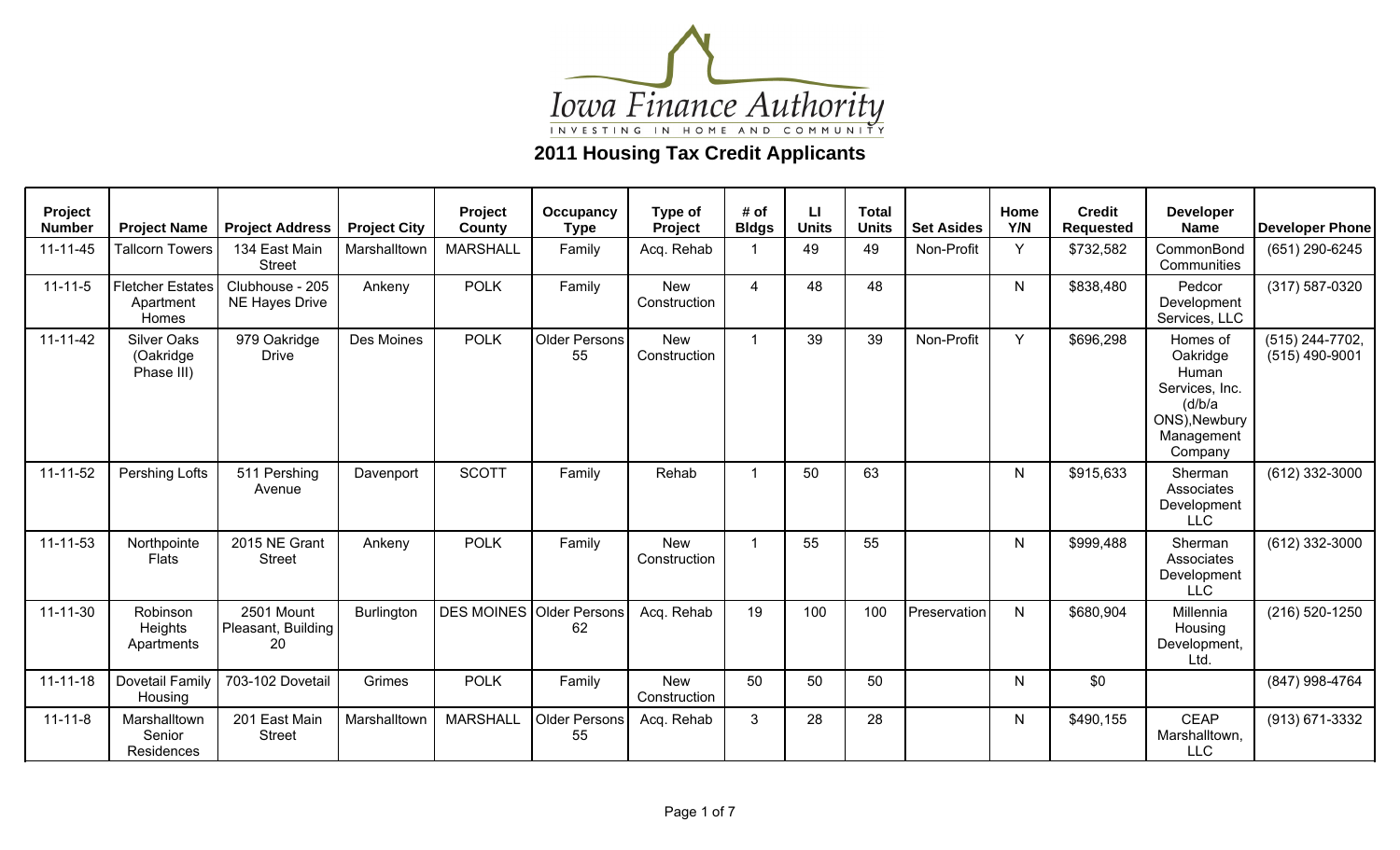

| Project<br><b>Number</b> | <b>Project Name</b>                               | <b>Project Address</b>                   | <b>Project City</b>       | Project<br>County | Occupancy<br><b>Type</b>   | Type of<br><b>Project</b>  | # of<br><b>Bldgs</b>    | п<br><b>Units</b> | <b>Total</b><br><b>Units</b> | <b>Set Asides</b> | Home<br>Y/N  | <b>Credit</b><br>Requested | <b>Developer</b><br><b>Name</b>                     | <b>Developer Phone</b> |
|--------------------------|---------------------------------------------------|------------------------------------------|---------------------------|-------------------|----------------------------|----------------------------|-------------------------|-------------------|------------------------------|-------------------|--------------|----------------------------|-----------------------------------------------------|------------------------|
| $11 - 11 - 55$           | Maplewood<br>Homes                                | <b>Bluff Road and</b><br>33rd Avenue     | Fort Madison              | LEE               | Family                     | <b>New</b><br>Construction | 40                      | 40                | 40                           |                   | N            | \$0                        | Daveri<br>Development<br>Group, LLC                 | (773) 777-5507         |
| $11 - 11 - 15$           | Melbourne<br>Apartments<br>(Phase II)             | 5515 SE 14th                             | Des Moines                | <b>POLK</b>       | Family                     | <b>New</b><br>Construction | 2                       | 62                | 62                           |                   | N.           | \$858,833                  | <b>Hubbell Realty</b><br>Company                    | (515) 243-3228         |
| $11 - 11 - 14$           | West Des<br>Moines<br>Apartments                  | 8110 EP True<br>Parkway                  | <b>West Des</b><br>Moines | <b>DALLAS</b>     | Family                     | <b>New</b><br>Construction | 5                       | 50                | 56                           |                   | N            | \$907,837                  | Equal<br>Development,<br><b>LLC</b>                 | (317) 557-9442         |
| $11 - 11 - 54$           | The Rose of<br>Dubuque                            | 3390 Lake Ridge<br><b>Drive</b>          | Dubuque                   | <b>DUBUQUE</b>    | <b>Older Persons</b><br>55 | <b>New</b><br>Construction |                         | 70                | 70                           |                   | N            | \$999,809                  |                                                     | (952) 447-2345         |
| $11 - 11 - 50$           | <b>Ingersoll Square</b><br>Ш                      | 2000 High Street                         | Des Moines                | <b>POLK</b>       | <b>Older Persons</b><br>55 | <b>New</b><br>Construction | $\overline{1}$          | 52                | 52                           |                   | N.           | \$739,529                  | <b>RJC</b><br>Investments,<br><b>LLC</b>            | (515) 240-8780         |
| $11 - 11 - 1$            | Legacy Manor<br>of Cedar Rapids                   | 1350 A'Hearn Dr<br>NE.                   | <b>Cedar Rapids</b>       | <b>LINN</b>       | <b>Older Persons</b><br>55 | <b>New</b><br>Construction |                         | 60                | 60                           |                   | N            | \$1,000,000                | <b>Anchor Housing</b><br>Development,<br><b>LLC</b> | 815.540.4733           |
| $11 - 11 - 22$           | Cornerstone<br>Commons                            | 6365 Merle Hay<br>Road                   | Johnston                  | <b>POLK</b>       | <b>Older Persons</b><br>62 | <b>New</b><br>Construction | $\overline{\mathbf{1}}$ | 55                | 62                           |                   | N            | \$935,187                  | Silverstone<br>Partners, Inc.                       | (608) 824-2292         |
| $11 - 11 - 9$            | Des Moines<br>Greystone<br>Homes, LP              | 1160 Martin<br>Luther King Jr<br>Parkway | Des Moines                | <b>POLK</b>       | Family                     | <b>New</b><br>Construction | 26                      | 26                | 26                           |                   | Y            | \$701,142                  | Hatch<br>Development<br>Group                       | (515) 314-5481         |
| $11 - 11 - 6$            | <b>Grinnell Estates</b>                           | 2020 West Street                         | Grinnell                  | <b>POWESHIEK</b>  | <b>Older Persons</b><br>55 | Acq. Rehab                 | $\overline{1}$          | 24                | 24                           | Preservation      | N            | \$204,613                  | <b>MACO</b><br>Development<br>Company,<br>L.L.C.    | (573) 448-3000         |
| 11-11-57                 | <b>Crane Artists</b><br>Lofts                     | 1440 Walnut<br><b>Street</b>             | Des Moines                | <b>POLK</b>       | Family                     | Acq. Rehab                 |                         | 29                | 34                           | Preservation      | N            | \$502,896                  | <b>Crane Building</b><br>Developer, LLC             | 651.646.7848           |
| $11 - 11 - 2$            | Douglas Woods<br><b>II Limited</b><br>Partnership | 2800 Douglas Ave                         | Des Moines                | <b>POLK</b>       | Family                     | Acq. Rehab                 | 4                       | 54                | 55                           | Preservation      | $\mathsf{N}$ | \$497,260                  | Conlin<br>Development<br>Group, LLC                 | $(515)$ 246-8016       |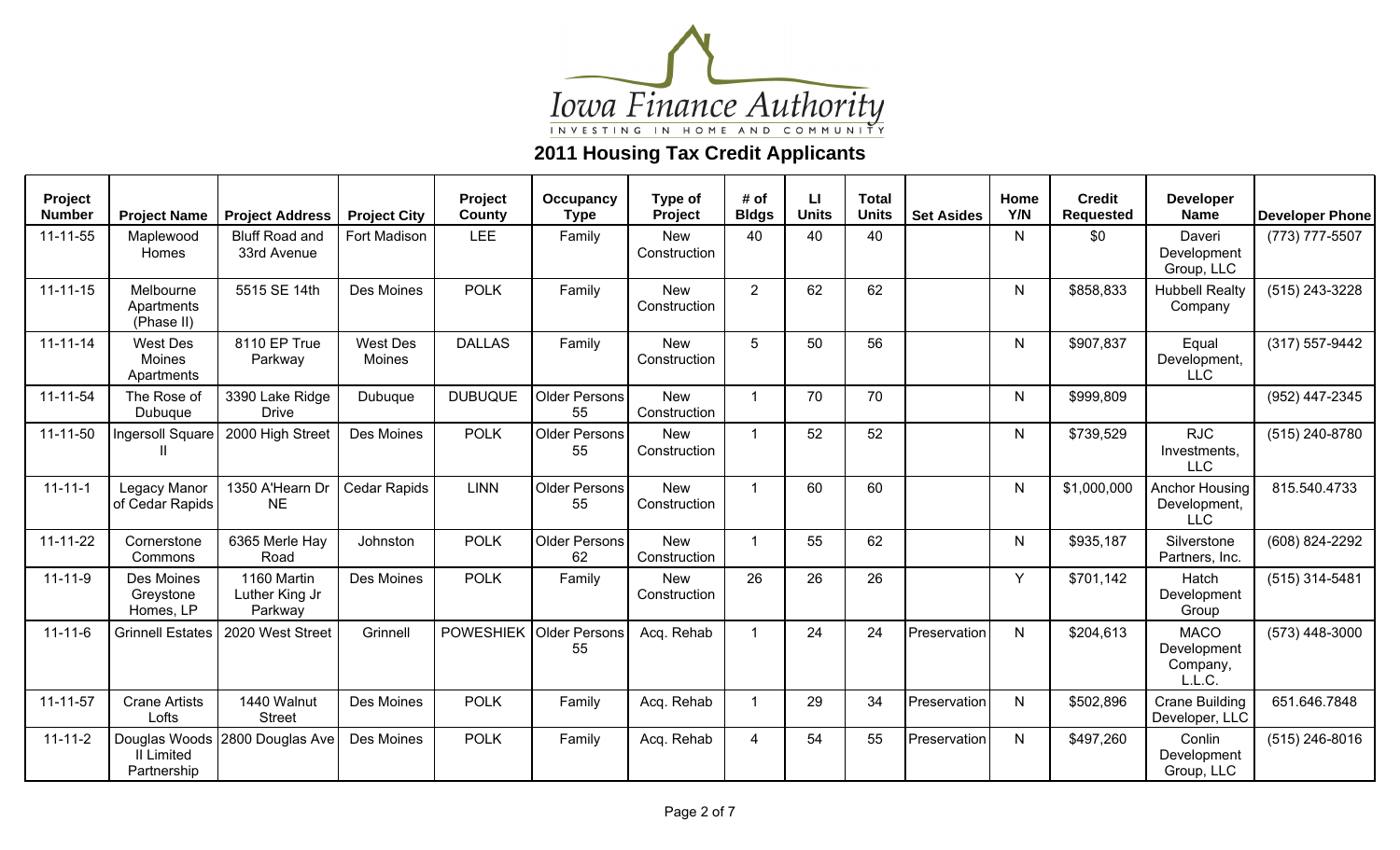

| Project<br><b>Number</b> | <b>Project Name</b>                             | <b>Project Address</b>         | <b>Project City</b> | Project<br>County            | Occupancy<br><b>Type</b>   | Type of<br>Project         | # of<br><b>Bldgs</b> | LI.<br><b>Units</b> | <b>Total</b><br><b>Units</b> | <b>Set Asides</b>                | Home<br>Y/N | <b>Credit</b><br><b>Requested</b> | <b>Developer</b><br><b>Name</b>                                        | Developer Phone               |
|--------------------------|-------------------------------------------------|--------------------------------|---------------------|------------------------------|----------------------------|----------------------------|----------------------|---------------------|------------------------------|----------------------------------|-------------|-----------------------------------|------------------------------------------------------------------------|-------------------------------|
| $11 - 11 - 40$           | Ridgewood<br>Apartments                         | 260 4th Street                 | Akron               | PLYMOUTH                     | <b>Older Persons</b><br>62 | Acq. Rehab                 | -1                   | 36                  | 36                           | Non-<br>Profit, Preser<br>vation | N.          | \$165,944                         | Weinberg<br>Investments.<br>Inc.                                       | 712/490-7365                  |
| $11 - 11 - 43$           | Somerset<br>Apartments                          | 400 Minnesota<br><b>Street</b> | Holstein            | <b>IDA</b>                   | <b>Older Persons</b><br>62 | Acq. Rehab                 | $\blacktriangleleft$ | 24                  | 24                           | Non-<br>Profit, Preser<br>vation | N.          | \$117,412                         | Weinberg<br>Investments,<br>Inc.                                       | 712/490-7365                  |
| 11-11-36                 | Woodland<br>Apartments                          | 1105 Park Street               | Woodbine            | <b>HARRISON</b>              | <b>Older Persons</b><br>62 | Acq. Rehab                 | $\mathbf 1$          | 48                  | 48                           | Non-<br>Profit, Preser<br>vation | N           | \$271,852                         | Weinberg<br>Investments,<br>Inc.                                       | 712/490-7365                  |
| 11-11-39                 | Lakeland Park<br>Apartments                     | 210 West 10th<br>Ave. North    | Clear Lake          | <b>CERRO</b><br><b>GORDO</b> | <b>Older Persons</b><br>62 | Acq. Rehab                 | $\overline{1}$       | 56                  | 56                           | Non-<br>Profit, Preser<br>vation | N.          | \$327,966                         | Weinberg<br>Investments.<br>Inc.                                       | 712/490-7365                  |
| $11 - 11 - 33$           | <b>Prairie Trail</b><br>Seniors<br>Residences   | 2125 Plaza<br>Parkway          | Ankeny              | <b>POLK</b>                  | <b>Older Persons</b><br>62 | <b>New</b><br>Construction | $\overline{1}$       | 54                  | 60                           |                                  | Y           | \$999,661                         | <b>Brinshore</b><br>Development,<br>LLC, HG<br>Partners, LLC           | 201.251.3886,224<br>.927.5053 |
| 11-11-56                 | Raintree<br>Apartments                          | 4900 16th Avenue<br>SW         | <b>Cedar Rapids</b> | <b>LINN</b>                  | Family                     | Acq. Rehab                 | $\mathbf{3}$         | 71                  | 72                           | Preservation                     | N.          | \$715,657                         | <b>Cedar Rapids</b><br>Leased Housing<br>Development II,<br><b>LLC</b> | (763) 354-5500                |
| 11-11-59                 | Bloomsbury<br>Village and SPT<br>IIIP           | 1440 East Grand<br>Avenue      | Des Moines          | <b>POLK</b>                  | Family                     | Acq. Rehab                 | 3                    | 40                  | 40                           | Non-<br>Profit, Preser<br>vation | Y           | \$569,266                         | CommonBond<br>Communities                                              | (651) 290-6213                |
| $11 - 11 - 10$           | Fort Dodge<br>Senior<br><b>Residences</b>       | 606-612 Central<br>Avenue      | Fort Dodge          | <b>WEBSTER</b>               | <b>Older Persons</b><br>55 | Acq. Rehab                 | $\overline{1}$       | 36                  | 36                           |                                  | N.          | \$693,187                         | <b>CEAP Fort</b><br>Dodge, LLC                                         | (913) 671-3332                |
| $11 - 11 - 4$            | Elmcrest Limited<br>Partnership                 | 423 E Philip                   | Des Moines          | <b>POLK</b>                  | Family                     | Acq. Rehab                 | 3                    | 78                  | 78                           |                                  | N.          | \$560,788                         | Barnes Realty,<br><b>LLC</b>                                           | (515) 282-5241                |
| $11 - 11 - 46$           | <b>Corridor Woods</b><br>Limited<br>Partnership | 740 Foster Road                | Iowa City           | <b>JOHNSON</b>               | Family                     | <b>New</b><br>Construction | 15                   | 22                  | 22                           | Non-Profit                       | Y           | \$505,181                         | The Housing<br>Fellowship                                              | (319) 358-9212                |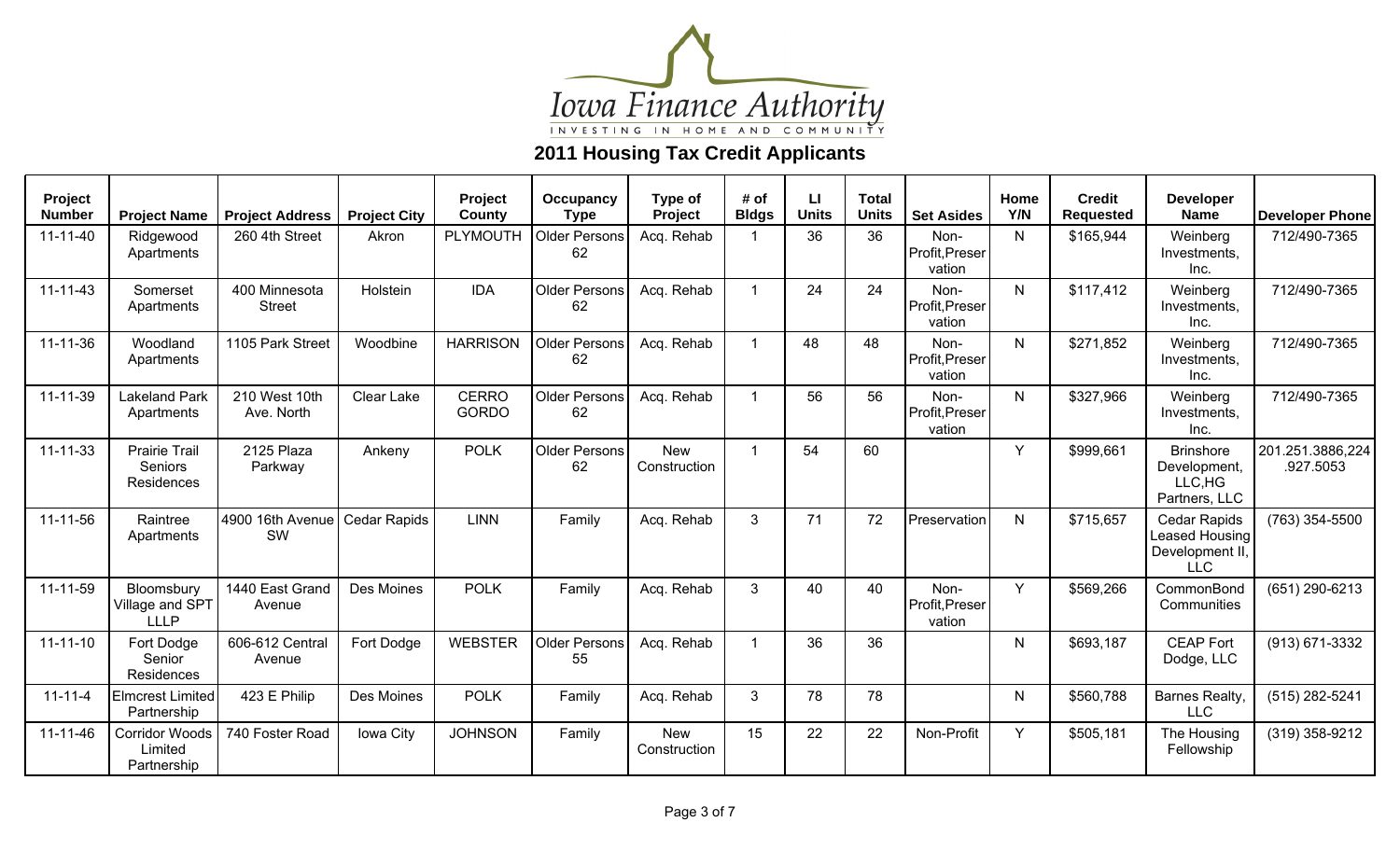

| Project<br><b>Number</b> | <b>Project Name</b>                                           | <b>Project Address</b>                | <b>Project City</b>       | Project<br>County               | Occupancy<br><b>Type</b>   | Type of<br>Project         | # of<br><b>Bldgs</b>    | $\mathbf{L}$<br><b>Units</b> | <b>Total</b><br><b>Units</b> | <b>Set Asides</b> | Home<br>Y/N | <b>Credit</b><br><b>Requested</b> | <b>Developer</b><br><b>Name</b>                            | <b>Developer Phone</b>              |
|--------------------------|---------------------------------------------------------------|---------------------------------------|---------------------------|---------------------------------|----------------------------|----------------------------|-------------------------|------------------------------|------------------------------|-------------------|-------------|-----------------------------------|------------------------------------------------------------|-------------------------------------|
| $11 - 11 - 17$           | Rose Court<br>Homes                                           | 7 North 28th<br><b>Street</b>         | Fort Dodge                | <b>WEBSTER</b>                  | Family                     | <b>New</b><br>Construction | 6                       | 18                           | 18                           |                   | Y           | \$443,138                         | <b>First Federal</b><br>Investments.<br>Inc.               | (515) 576-7531                      |
| 11-11-29                 | Meadowlark<br>Place<br>Apartments                             | 1120 SE 11th<br><b>Street</b>         | Grimes                    | <b>POLK</b>                     | Family                     | <b>New</b><br>Construction | $\overline{2}$          | 59                           | 59                           |                   | N           | \$637,850                         | <b>Hubbell Realty</b><br>Company                           | (515) 243-3228                      |
| $11 - 11 - 13$           | Village at<br>Danamere Trail                                  | 890 Bellflower<br><b>Drive</b>        | Carlisle                  | <b>WARREN</b>                   | Family                     | <b>New</b><br>Construction | 15                      | 30                           | 30                           |                   | N           | \$453,721                         | <b>Hubbell Realty</b><br>Company                           | (515) 243-3228                      |
| $11 - 11 - 21$           | Forest & Fields<br><b>LLLP</b>                                | 2104 Forest                           | Des Moines                | <b>POLK</b>                     | Family                     | <b>New</b><br>Construction | $\overline{\mathbf{A}}$ | 28                           | 28                           | Non-Profit        | N           | \$580,804                         | Anawim<br>Housing                                          | $(515)$ 244-8308                    |
| $11 - 11 - 3$            | Southbrook<br>Green III Limited<br>Partnership                | 1516 (A) SE<br>Evergreen Ave          | Des Moines                | <b>POLK</b>                     | Family                     | Acq. Rehab                 | 4                       | 60                           | 61                           | Preservation      | N.          | \$447,225                         | Conlin<br>Development<br>Group, LLC                        | $(515)$ 246-8016                    |
| $11 - 11 - 20$           | Galleria<br>Apartments<br>Limited<br>Partnership              | Stagecoach & S<br>86th Street         | <b>West Des</b><br>Moines | <b>DALLAS</b>                   | Family                     | <b>New</b><br>Construction | 5                       | 80                           | 81                           |                   | N           | \$999,656                         | Barnes Realty,<br>LLC, Conlin<br>Development<br>Group, LLC | $(515)$ 246-8016,<br>(515) 282-5241 |
| $11 - 11 - 11$           | <b>Williams Point</b><br>Apartments<br>Limited<br>Partnership | SE University &<br><b>SE Brick Dr</b> | Waukee                    | <b>DALLAS</b>                   | Family                     | <b>New</b><br>Construction |                         | 24                           | 24                           |                   | N           | \$388,202                         | Barnes Realty,<br><b>LLC</b>                               | (515) 282-5241                      |
| $11 - 11 - 16$           | <b>Stone Prairie</b><br><b>Senior Villas</b>                  | <b>TBD</b>                            | Waukee                    | <b>DALLAS</b>                   | <b>Older Persons</b><br>55 | <b>New</b><br>Construction | 10                      | 50                           | 50                           |                   | N.          | \$1,000,000                       | <b>MV Residential</b><br>Construction,<br>Inc.             | (513) 588-1221                      |
| $11 - 11 - 23$           | The Jackson<br>Renaissance                                    | 1420 W. 16th<br><b>Street</b>         | Davenport                 | <b>SCOTT</b>                    | <b>Older Persons</b><br>55 | Acq. Rehab                 | $\overline{2}$          | 44                           | 48                           | Preservation      | N           | \$902,985                         | <b>RRG</b><br>Development,<br>Inc.                         | 773-278-8448<br>x211                |
| 11-11-58                 | <b>Beacon Place</b>                                           | <b>TBD</b>                            | <b>Council Bluffs</b>     | <b>POTTAWATT</b><br><b>AMIE</b> | Family                     | <b>New</b><br>Construction |                         | 40                           | 40                           | Non-Profit        | Y           | \$835,089                         | <b>New Community</b><br>Development<br>Corporation         | (402) 451-2939                      |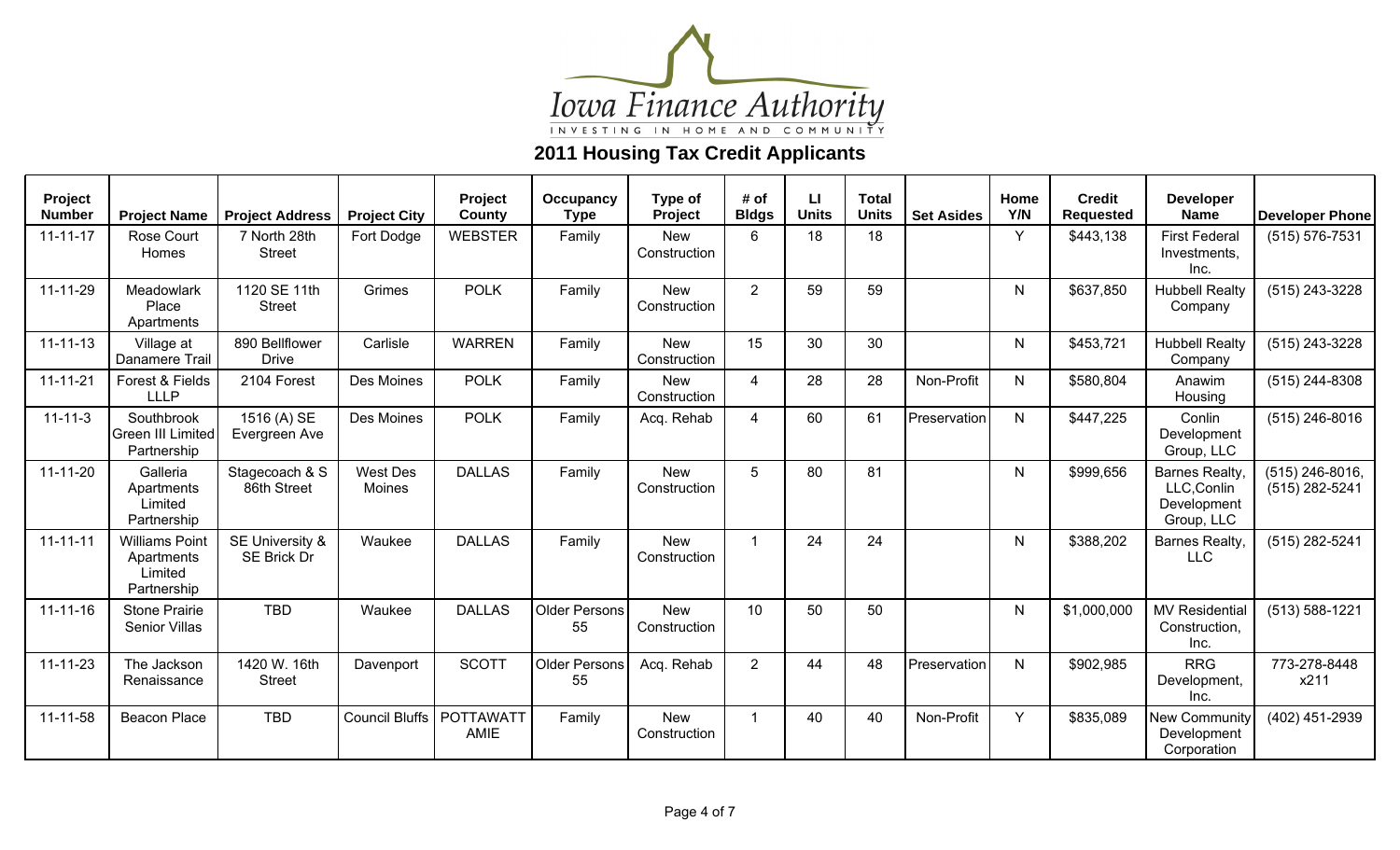

| Project<br><b>Number</b> | <b>Project Name</b>                                         | <b>Project Address</b>        | <b>Project City</b> | Project<br>County | Occupancy<br><b>Type</b>   | Type of<br>Project         | # of<br><b>Bldgs</b> | LI.<br><b>Units</b> | <b>Total</b><br><b>Units</b> | <b>Set Asides</b>                | Home<br>Y/N | <b>Credit</b><br><b>Requested</b> | <b>Developer</b><br><b>Name</b>                              | <b>Developer Phone</b>        |
|--------------------------|-------------------------------------------------------------|-------------------------------|---------------------|-------------------|----------------------------|----------------------------|----------------------|---------------------|------------------------------|----------------------------------|-------------|-----------------------------------|--------------------------------------------------------------|-------------------------------|
| $11 - 11 - 19$           | Regency V<br>Apartments of<br>Ames Iowa                     | 3001 Regency<br>Court         | Ames                | <b>STORY</b>      | <b>Older Persons</b><br>62 | Acq. Rehab                 |                      | 62                  | 63                           | Preservation                     | N           | \$573,490                         | <b>Cardinal Capital</b><br>Management,<br>Inc.               | (608) 663-6390                |
| $11 - 11 - 7$            | <b>Osceola Estates</b>                                      | 631 East Ayers<br>C1-C8       | Osceola             | <b>CLARKE</b>     | Family                     | Acq. Rehab                 | 3                    | 23                  | 24                           | Preservation                     | N.          | \$216,571                         | <b>MACO</b><br>Development<br>Company,<br>L.L.C.             | (573) 448-3000                |
| $11 - 11 - 35$           | Manchester I &<br>$\mathbf{III}$                            | 104 Ludland Drive             | Manchester          | <b>DELAWARE</b>   | Family                     | Acq. Rehab                 | $\overline{7}$       | 22                  | 28                           | Preservation                     | N           | \$165,262                         | 360<br>Development,<br>L.L.C.                                | (515) 778-8717                |
| $11 - 11 - 34$           | <b>West Park</b><br>Apartments                              | 605 West 3rd<br><b>Street</b> | Sioux City          | <b>WOODBURY</b>   | <b>Older Persons</b><br>62 | Acq. Rehab                 | $\mathbf{3}$         | 51                  | 51                           | Non-<br>Profit, Preser<br>vation | N           | \$449,970                         | Weinberg<br>Investments,<br>Inc.                             | 712/490-7365                  |
| $11 - 11 - 28$           | Willowbrook<br>Apartments                                   | 925 Jeffries Street           | Cherokee            | <b>CHEROKEE</b>   | <b>Older Persons</b><br>55 | Acq. Rehab                 |                      | 19                  | 24                           | Preservation                     | Y           | \$113,454                         | 360<br>Development,<br>L.L.C.                                | (515) 778-8717                |
| $11 - 11 - 26$           | Candleridge of<br>Bondurant &<br>Candleridge of<br>Runnells | 608 Brown Street              | Runnells            | <b>POLK</b>       | <b>Older Persons</b><br>55 | Acq. Rehab                 | 10                   | 30                  | 38                           | Preservation                     | N           | \$165,035                         | 360<br>Development,<br>L.L.C.                                | (515) 778-8717                |
| $11 - 11 - 41$           | Hawthorne<br>Farms<br>Subdivision                           | 1 Hawthorne Lane              | Pleasant Hill       | <b>POLK</b>       | Family                     | <b>New</b><br>Construction | 32                   | 32                  | 32                           |                                  | N           | \$0                               | Capstone<br>Development<br>Group LLC                         | 314 968 9092<br>ext14         |
| $11 - 11 - 24$           | Candleridge of<br>Waukee and<br>Candleridge of<br>Waukee II | 200 W Laurel<br><b>Street</b> | Waukee              | <b>DALLAS</b>     | <b>Older Persons</b><br>55 | Acq. Rehab                 | 12                   | 36                  | 46                           | Preservation                     | N           | \$210,548                         | 360<br>Development,<br>L.L.C.                                | (515) 778-8717                |
| $11 - 11 - 12$           | <b>Bluff</b><br>Apartments, II                              | 5214                          | Fort Madison        | <b>LEE</b>        | Family                     | <b>New</b><br>Construction | $\mathbf{3}$         | 24                  | 24                           |                                  | Y           | \$499,999                         | <b>Brinshore</b><br>Development,<br>LLC, HG<br>Partners, LLC | 201.251.3886,224<br>.927.5053 |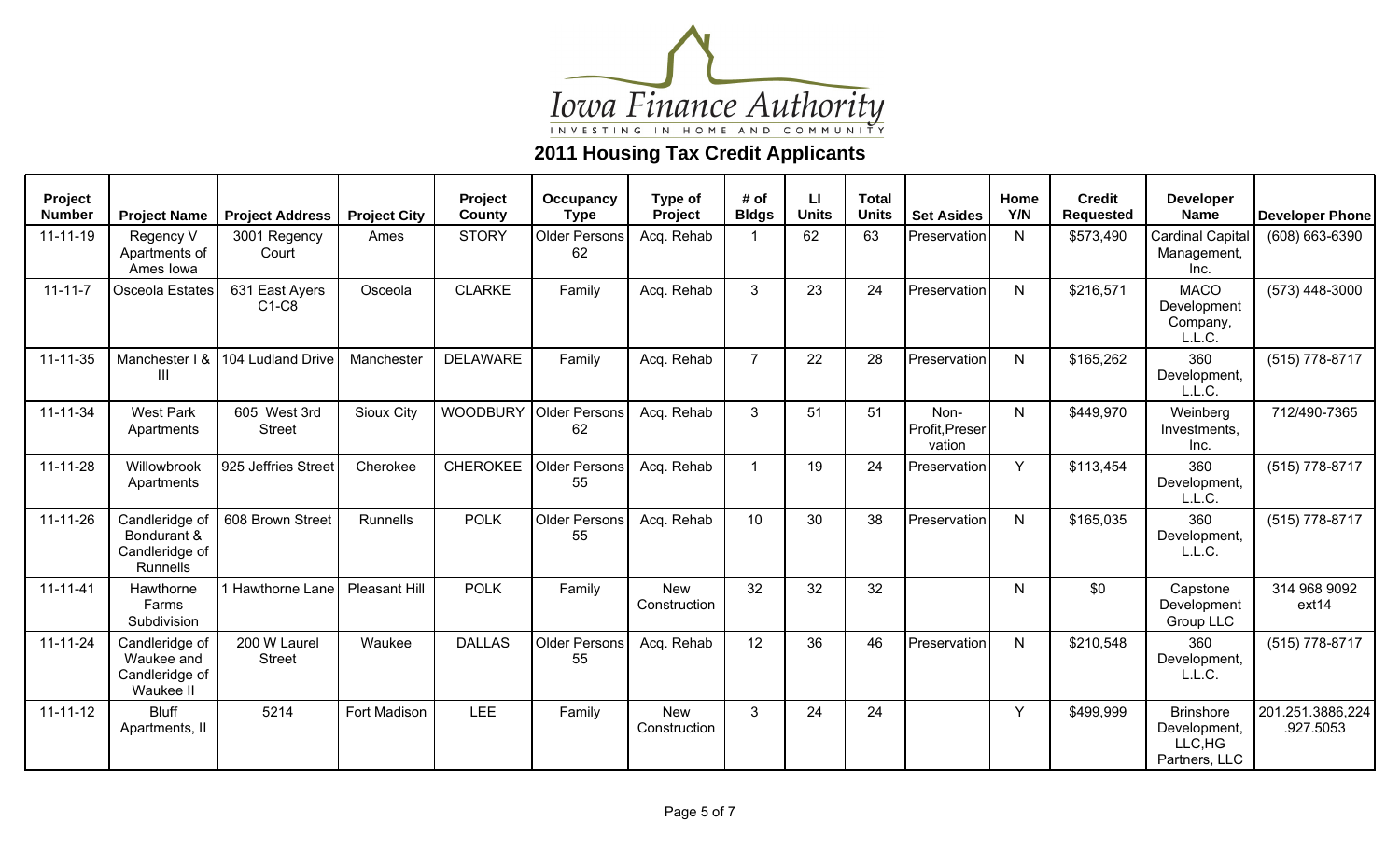

| Project<br><b>Number</b> | <b>Project Name</b>                            | <b>Project Address</b>                            | <b>Project City</b>       | Project<br>County | Occupancy<br><b>Type</b>   | Type of<br>Project         | # of<br><b>Bldgs</b> | LI<br><b>Units</b> | <b>Total</b><br><b>Units</b> | <b>Set Asides</b> | Home<br>Y/N | <b>Credit</b><br><b>Requested</b> | <b>Developer</b><br><b>Name</b>                                       | <b>Developer Phone</b>              |
|--------------------------|------------------------------------------------|---------------------------------------------------|---------------------------|-------------------|----------------------------|----------------------------|----------------------|--------------------|------------------------------|-------------------|-------------|-----------------------------------|-----------------------------------------------------------------------|-------------------------------------|
| $11 - 11 - 27$           | Beacam<br>Apartments                           | 1424 S 6th Street                                 | Stuart                    | <b>ADAIR</b>      | <b>Older Persons</b><br>55 | Acq. Rehab                 | 8                    | 25                 | 32                           | Preservation      | N           | \$121,164                         | 360<br>Development,<br>L.L.C.                                         | (515) 778-8717                      |
| $11 - 11 - 37$           | <b>Glenstone Trail</b><br>Senior<br>Apartments | 3605 SE<br>Glenstone Dr.<br>Bldg. C               | Grimes                    | <b>POLK</b>       | <b>Older Persons</b><br>55 | <b>New</b><br>Construction |                      | 74                 | 78                           |                   | N           | \$1,000,000                       | Aslan<br>Development,<br>LLC, Homestead<br>Contractors,<br><b>LLC</b> | (502) 253-3100,<br>$(913)$ 915-1159 |
| $11 - 11 - 31$           | <b>Baker Creek</b><br>Senior Living            | Corner of 46th<br>and Hubbell<br>Avenue           | Des Moines                | <b>POLK</b>       | <b>Older Persons</b><br>55 | <b>New</b><br>Construction | 11                   | 50                 | 50                           |                   | N.          | \$1,000,000                       | <b>Baker Creek I</b><br>Development<br><b>LLC</b>                     | (515) 299-4200                      |
| $11 - 11 - 44$           | <b>Hallmark</b><br>Johnston                    | 5705 NW 57th<br>Avenue                            | Johnston                  | <b>POLK</b>       | <b>Older Persons</b><br>55 | <b>New</b><br>Construction |                      | 60                 | 60                           |                   | N           | \$913,759                         | Aslan<br>Development.<br>LLC, Homestead<br>Contractors,<br><b>LLC</b> | (502) 253-3100,<br>$(913)$ 915-1159 |
| $11 - 11 - 49$           | <b>Capitol City</b><br><b>Duplexes</b>         | 3600-3602 S.E.<br><b>Eleventh Street</b>          | Des Moines                | <b>POLK</b>       | Family                     | Acq. Rehab                 | 8                    | 16                 | 16                           | Non-Profit        | Y           | \$240,979                         | Community<br>Housing<br>Initiatives, Inc.                             | 712.262.5640                        |
| $11 - 11 - 47$           | <b>Valley Station</b>                          | 315 Lincoln St.<br>Bldg <sub>2</sub>              | <b>West Des</b><br>Moines | <b>POLK</b>       | <b>Older Persons</b><br>55 | <b>New</b><br>Construction | 3                    | 56                 | 56                           | Non-Profit        | Y           | \$1,000,000                       | Community<br>Housing<br>Initiatives, Inc.                             | (712) 262-5640                      |
| $11 - 11 - 25$           | <b>West Heights</b><br>Townhomes               | 14th Ave NW &<br>11th St NW,<br><b>Building A</b> | Clinton                   | <b>CLINTON</b>    | Family                     | <b>New</b><br>Construction | 6                    | 35                 | 35                           | Non-Profit        | Y           | \$866,422                         | Community<br>Housing<br>Initiatives, Inc.                             | (712) 262-5640                      |
| $11 - 11 - 51$           | <b>Cedar Rapids</b><br>Greystone<br>Homes, LP  | 1003 9th Avenue<br><b>SE</b>                      | Cedar Rapids              | <b>LINN</b>       | Family                     | <b>New</b><br>Construction | 3                    | 18                 | 18                           |                   | Y           | \$471,409                         | Hatch<br>Development<br>Group                                         | (515) 243-4675                      |